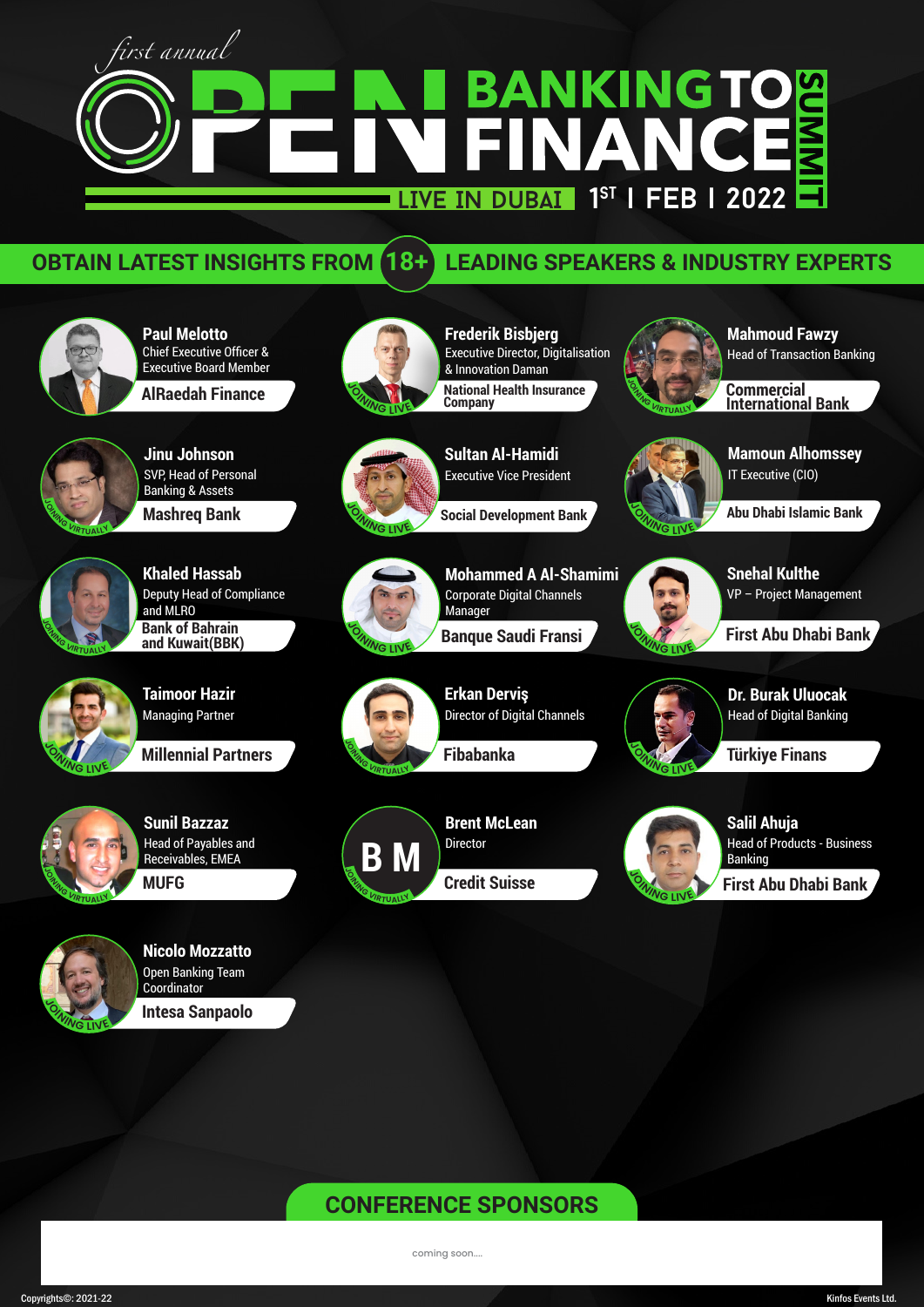# Welcome



## Dear Colleagues,

The rise of the open banking movement has lead to a much larger momentum in open finance. Open finance and access to alternative data can lead to enriched customer experiences, spur innovation, improve efficiencies, increase overall demand.

Especially for the banking industry, open finance levels the playing field. It will allow all entities to participate in the ecosystem offering better products and services for new age customers, attract more deposits, attract more lenders, as well as make customers less risky.

If open finance continues to accelerate, it has the potential to transform the global financial services ecosystem, reinvent future banking, and increase pressure on incumbents.

Kinfos Events is proud to organise the first dedicated Open Banking to Open Finance Summit for the EMEA region. We welcome you to come and join us here to engage at this 'one of a kind' show to obtain latest insights, connect with industry peers as well as potentially engage here to strongly position your brand across the stage as industry front-runners.

This event provides a perfect platform to obtain updates on how Open Banking will lead to the transformation in the banking and financial sector, address some of the common challenges, implementation strategies, industry use cases, lessons and much more.

A very welcome at this inaugural edition of OB to OF Summit.



## **SPONSORS**

coming soon....

# **MEDIA PARTNERS**





Kinfos